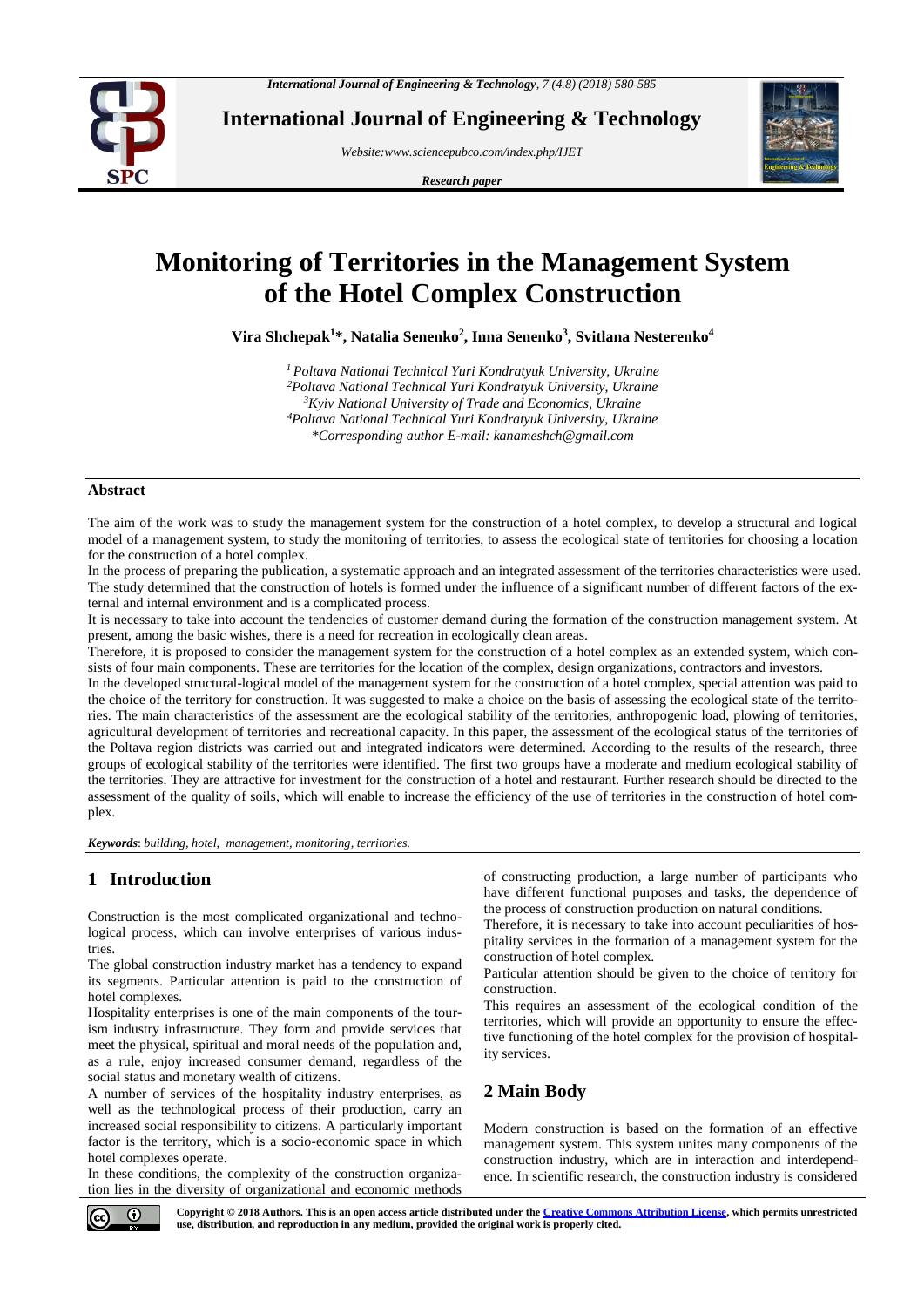as a dynamic component of the construction management system. The dynamism of the construction industry is expressed in its degree of freedom, which can potentially save a large number of options and new solutions. The components of the management system face various interaction problems, and thus contribute to the diversity of the development of the construction industry and the use of innovations in the development of projects [1].

An important factor in the success of construction projects is labor productivity in the construction industry [2, 3]. Motivational processes of construction projects are also important for their success [4, 5]. Analysis of the work features and qualification of project agents showed that the effectiveness of construction projects depends on their successful work [6]. Attention is also focused on the importance of motivational employment factors for disparate professional groups in the construction sector [7]. At the same time, construction managers should pay more attention to motivation of employees, which positively affects the projects success [8]. The modern construction of hotel complexes is aimed at ensuring high standards for hospitality facilities, which must be of high quality in terms of accommodation, decoration, and also satisfaction of clients' needs [9]. Recently there has been an increased demand for the construction of hotels with ecologically clean stylish rooms, which use local artistic features [10], as well as with enclosing constructions that take into account the territorial zoning of the winter temperature of the atmospheric air [11]. This requires the development of new approaches to the construction management system.

One of the important factors affecting the development of the management system for the construction of a hotel complex is the ecological one. This factor determines the degree of customer satisfaction with service, rest, a sense of comfort, an atmosphere of hospitality, safety and health benefits.

The construction management system for such a complex should take into account the trends in the demand for hospitality. One of the main trends is the ecological condition of the territories. Therefore, special attention in the formation of the management system for the construction of a hotel complex should be given to the choice of the construction site [12].

According to the research, it was determined that many factors influence the choice of hotels location [13, 14, 15, 16]. These include factors such as accessibility of communication, transport infrastructure, accessibility of recreational areas, tourist assets [17]. In the studies of several territories [13, 14], the degree of location factors dependence on the hotel characteristics was noted: its category, size, conformity of the provided hospitality services with the demand for these services.

The process of choosing a territory should also take into account the trend towards increasing customer demand for the sophistication of restaurant services. Therefore, it is necessary to consider the possibility of organic products growing. The purchase of such products can constitute a significant expense item for the hotel. It will be rational to grow most of the products on the territory of the hotel complex. Therefore, the choice of the territory for construction requires an assessment of the ecological condition of the territory.

Matthew Hansen and Thomas Loveland have reviewed the largescale monitoring of the change of territories [18].

The research of J. Rawat and M. Kumar illustrates the processes of spatio-temporal dynamics of land use. [19].

In scientific works consider the directions improvement and development of landscape spacious [20].

Anne Vernez Moudon and Michael Hubner conducted a study on urban land-use. The authors studied the processes of urbanization and their negative impact on urban lands [21, p. 187].

Tobias Kruger, Gotthard Meinel Ulrich Schumacher argue that it is necessary to reduce the land area allocated for construction [22].

Land degradation is the greatest environmental problem due to the use of land resources and economic activity.

In the works of Kingwell R., John M. and Robertson M., attention

was paid to the degradation of land [23, p. 51].

In studies of Alfred Awotwi, Geophrey Kwame Anornu, Jonathan Arthur Quaye-Ballard, an assessment of land degradation under the influence of anthropogenic factors was carried out. 24].

Studies of Francesco Nex, Luca Delucchi, Damiano Gianelle, Markus Neteler, Fabio Remondino and Michele Dalponte show that monitoring of territories is a valuable tool that is needed to determine their state of use [25].

Thus, management in construction is of a diverse nature and cannot be fully realized in a separately taken construction organization.

This necessitates the transition to the construction management system formation based on integration processes, which unites organizations that directly or indirectly affect the efficiency of construction. Due to the variety of construction objects, the formation of a construction management system requires consideration of the specifics of erection and functioning, as well as their competitiveness.

As a result of the analysis, the authors singled out the components and determined the interrelations between them in the construction management system of the hotel complex. The corresponding structural-logical model of the management system has been developed, Figure 1.



**Fig. 1:** Structural-logical model system for the construction of a hotel complex

The proposed model represents a management system, which consists of four main components. These are the territories monitoring for the location of the complex, the design organizations, contstruction and investors management. All components are in interaction and interdependence.

In the work the authors paid special attention to the study of the ecological condition of the territories, the assessment of which is necessary in the process of choosing a place for the construction of a hotel complex.

## **3. Assessment of the ecological status of territories**

The main characteristics of the ecological state of the territory are such signs as ecological stability of territories, anthropogenic loading, territories plowing, agricultural development of territories and recreational capacity.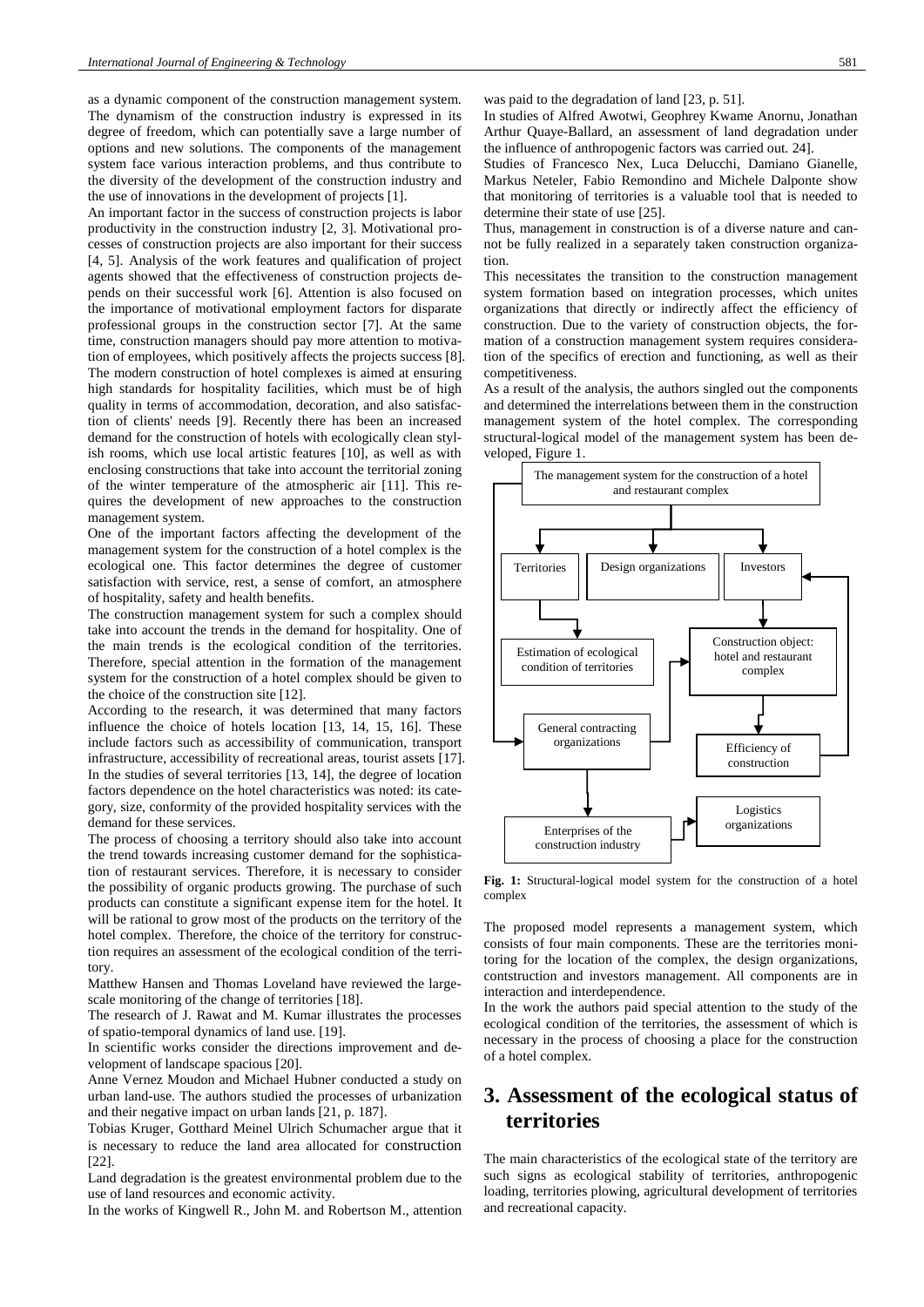To assess the ecological status of the territories of the Poltava region, the following indicators were applied: the ecological stability of the territories, the coefficient of anthropogenic load, the coefficient of plowing of the territories, the coefficient of agricultural development of territories and recreational capacity.

The evaluation was carried out on the basis of the integral estimation method [26]. The basis of such a technique is the interaction and interdependence of characteristics, which makes it possible to provide maximum reliability of the assessment of the ecological state of the territories.

This technique takes into account the objective and subjective weight of each sign.

Objective significance is determined on the basis of the use of natural indicators that characterize the signs.

Subjective one is based on a pairwise comparison of signs for their significance. This approach provides an opportunity to comprehensively assess the ecological state of the territories.

At the first stage of the evaluation, the natural values of the indicators (coefficients) were calculated according to the corresponding formulas [27].

Coefficient of the territories ecological stability:

$$
X_I = \frac{\sum_{i=1}^n X_i \times S_i}{\sum_{i=1}^n S_i} \,. \tag{1}
$$

Where,  $X<sub>1</sub>$  – coefficient of the territories ecological stability;

 $X_i$  – coefficient of the territories stability of the i-th type;

 $S_i$  – area of the territory of the i-th type, ha;

 $n$  – the sum of the areas of the i-th type, ha.

The values of the coefficients for assessing the ecological status of the territories are given in Table 1.

The coefficient of anthropogenic load characterizes the impact of human activities on the state of the environment, including land resources. The values of the coefficient are calculated by the formula:

$$
X_2 = \frac{\sum_{n=1}^n B_i \times S_i}{\sum_{n=1}^n S_i} \,. \tag{2}
$$

Where,  $X_2$  – coefficient of anthropogenic load;

 $B_i$  – indicator of anthropogenic load of the i-th type of territories, points.

To calculate the coefficient of anthropogenic load, the indicator of anthropogenic loading of the i-th type of territories is used, Table 1.

Table 1: The values of the coefficients of stability of the territory and the points of the anthropogenic load

| Title             | Coefficient of<br>stability, $K_i$ | Indicator of anthropo-<br>genic load, $B_i$ |
|-------------------|------------------------------------|---------------------------------------------|
| Built-up area     |                                    |                                             |
| Lands of industry |                                    |                                             |
| Arable land       | 0,14                               |                                             |
| Hayfields         | 0.62                               |                                             |
| Pastures          | 0.68                               |                                             |
| Inland waters     | 0.79                               |                                             |
| Forests           | 1.00                               |                                             |

The coefficient of plowing of the territories is defined as the ratio of arable land ( $S_a$ ) to total land area ( $S_l$ ).

$$
X_3 = \frac{S_a}{S_l} \,. \tag{3}
$$

The coefficient of agricultural development  $(X_4)$  is the ratio of agricultural land area  $(S_c)$  to total land area  $(S_l)$ .

$$
X_4 = \frac{S_c}{S_l} \times 100\% \tag{4}
$$

Recreational capacity  $(X_5)$  - the ratio of areas of natural and biological reserves  $S_b$  to the total area of the territory:

$$
X_5 = \frac{S_b}{\sum_{i=1}^n S_i} \,. \tag{5}
$$

Natural and biological reservations include lands occupied by forests, hayfields, pastures, swamps and lands under water. According to the results of the calculations, the table with the calculated values of the coefficients is formed, Table 2.

|  | <b>Table 2:</b> Indicators for assessing signs by area*, $X_{i,j}$ ** |  |
|--|-----------------------------------------------------------------------|--|
|  |                                                                       |  |

|                          | Administrative  | Indicators, $G_i$ |                 |              |                    |       |
|--------------------------|-----------------|-------------------|-----------------|--------------|--------------------|-------|
| Option                   | district,<br>Ri | $X_{I}$           | $X_2$<br>points | $X_3, \, \%$ | $X_4, \frac{9}{6}$ | $X_5$ |
| 1                        | Velyka Bahachka | 0,37              | 3.35            | 67,0         | 81,1               | 0,28  |
| $\overline{c}$           | Gadyach         | 0,41              | 3,25            | 62,4         | 75,5               | 0.33  |
| 3                        | Globino         | 0,44              | 3,06            | 80,0         | 90,0               | 0,43  |
| $\overline{\mathcal{L}}$ | Hrebinka        | 0,27              | 3,54            | 82,0         | 87,5               | 0,13  |
| 5                        | Dikanka         | 0,35              | 3,44            | 68,8         | 84,9               | 0,27  |
| 6                        | Zinkiv          | 0,36              | 3,40            | 67,9         | 81,2               | 0,28  |
| $\overline{7}$           | Karlivka        | 0,28              | 3,54            | 78,8         | 88,8               | 0,16  |
| 8                        | Kobeliaky       | 0,43              | 3,14            | 65,1         | 80,1               | 0,37  |
| 9                        | Kozelshchina    | 0,32              | 3,47            | 72,1         | 89,1               | 0,22  |
| 10                       | Kotelva         | 0,45              | 3,18            | 56,6         | 72,7               | 0,39  |
| 11                       | Kremenchug      | 0.45              | 3,05            | 60,5         | 75,6               | 0,38  |
| 12                       | Lohvytsa        | 0,38              | 3,23            | 64,3         | 79,8               | 0,27  |
| 13                       | Lubny           | 0,38              | 3,26            | 64,4         | 79,8               | 0,28  |
| 14                       | Mashivka        | 0,26              | 3,61            | 82,4         | 91,5               | 0,14  |
| 15                       | Myrgorod        | 0,35              | 3,39            | 70,2         | 83,7               | 0,25  |
| 16                       | Novissanzhary   | 0,36              | 3,34            | 68,0         | 81,8               | 0,26  |
| 17                       | Orzhytsa        | 0,30              | 3,43            | 76,4         | 86,1               | 0,16  |
| 18                       | Pyriatin        | 0,37              | 3,22            | 67,0         | 77,9               | 0,23  |
| 19                       | Poltava         | 0,38              | 3,26            | 65,6         | 76,6               | 0,27  |
| 20                       | Reshetylivka    | 0,32              | 3,43            | 71,8         | 87,1               | 0,21  |
| 21                       | Semenivka       | 0,37              | 3,23            | 65,5         | 85,6               | 0,26  |
| 22                       | Chorol          | 0,32              | 3,37            | 73,7         | 85,4               | 0,17  |
| 23                       | Chornukhy       | 0,42              | 3,18            | 60,6         | 75,5               | 0,32  |
| 24                       | Chutiv          | 0,31              | 3,50            | 75,4         | 86,5               | 0,20  |
| 25                       | Shyshaki        | 0,39              | 3,31            | 64,4         | 78,2               | 0,32  |
|                          |                 | max               | min             | min          | min                | max   |

*\** Calculated by the authors according to the source [28]. \*\*  $X_1$  – coefficient of territories ecological stability;  $X_2$  –coefficient of anthropogenic load;  $X_3$  – coefficient of plowing of the territories;  $X_4$  – coefficient of agricultural development, *X<sup>5</sup>* – recreational capacity.

At the second stage, the conversion of indicators into relative ones was performed, since the values of the characteristics have different units of measurement.

The results of calculations are given in the table of relative values

of *Xij* indicators, Table 3.

At the third stage, the internal significance of the characteristics was evaluated on the basis of the entropy determination method (level of ordering).

**Table 3:** Relative values of indicators,  $\overline{X}_{ii}$ 

| Option         | Administrative<br>district, Ri | $\overline{X}_1$ | $X_2$ | $\overline{X}_3$ | $\overline{X}_4$ | $\overline{X}_{5}$ |
|----------------|--------------------------------|------------------|-------|------------------|------------------|--------------------|
|                | Velyka Bahachka                | 0.82             | 0.91  | 0.85             | 0.90             | 0.66               |
| 2              | Gadyach                        | 0.90             | 0.94  | 0.91             | 0.96             | 0.76               |
| 3              | Globino                        | 0,97             | 1,00  | 0.71             | 0.81             | 1,00               |
| $\overline{4}$ | Hrebinka                       | 0.59             | 0,86  | 0.69             | 0.83             | 0.31               |
| 5              | Dikanka                        | 0.77             | 0.89  | 0,82             | 0.86             | 0,64               |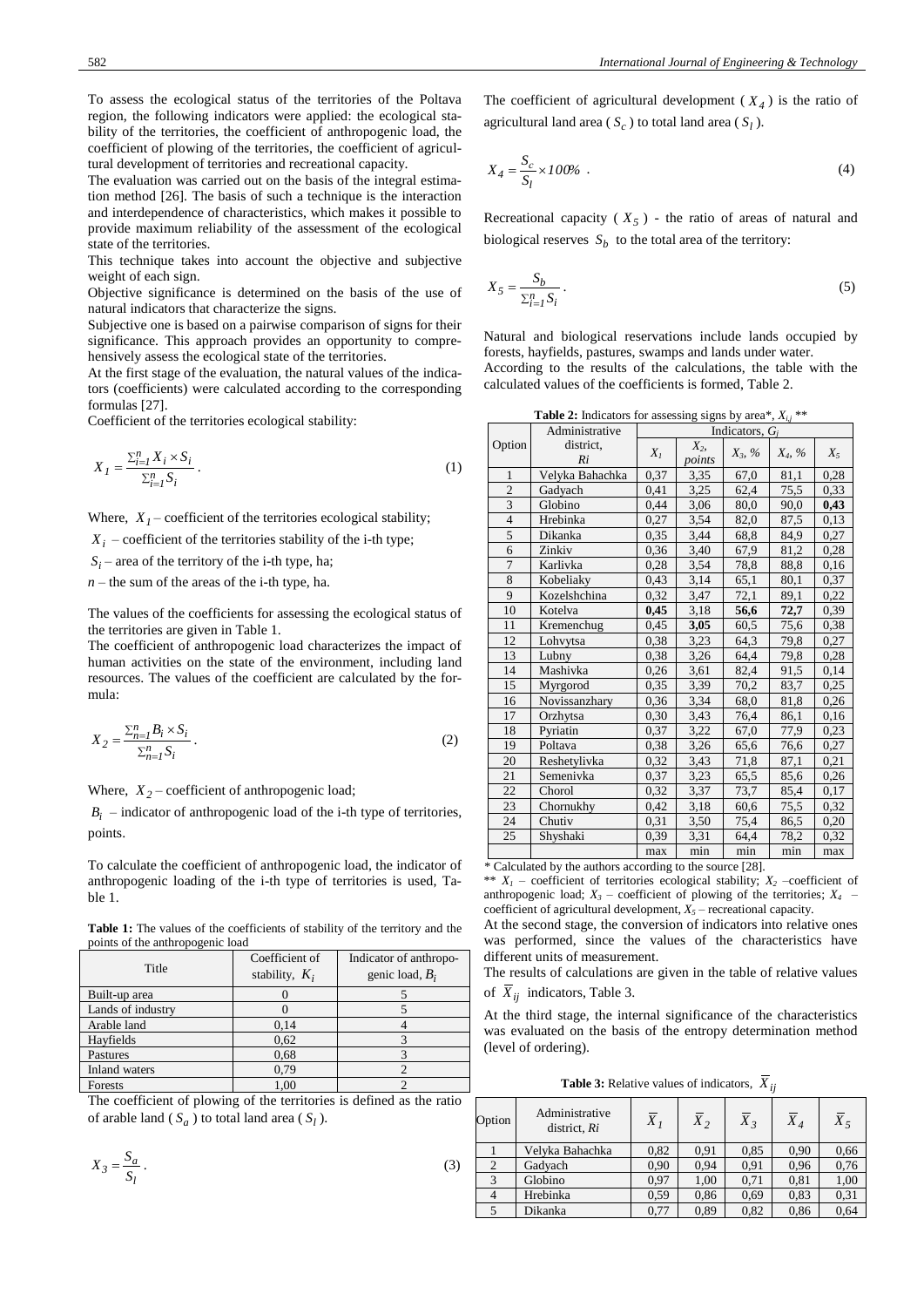| 6  | Zinkiv        | 0,80  | 0,90  | 0,83  | 0,90  | 0,66  |
|----|---------------|-------|-------|-------|-------|-------|
| 7  | Karlivka      | 0,61  | 0,86  | 0,72  | 0.82  | 0,38  |
| 8  | Kobeliaky     | 0.95  | 0.97  | 0,87  | 0,91  | 0.85  |
| 9  | Kozelshchina  | 0,70  | 0,88  | 0,79  | 0,82  | 0,51  |
| 10 | Kotelva       | 0.99  | 0,96  | 1,00  | 1,00  | 0,90  |
| 11 | Kremenchug    | 1,00  | 1,00  | 0,94  | 0,96  | 0,89  |
| 12 | Lohvytsa      | 0.84  | 0.94  | 0,88  | 0,91  | 0,63  |
| 13 | Lubny         | 0.85  | 0.94  | 0.88  | 0,91  | 0,65  |
| 14 | Mashivka      | 0.57  | 0.84  | 0,69  | 0.79  | 0,33  |
| 15 | Myrgorod      | 0,77  | 0,90  | 0,81  | 0,87  | 0,57  |
| 16 | Novissanzhary | 0,80  | 0,91  | 0,83  | 0.89  | 0,60  |
| 17 | Orzhytsa      | 0.67  | 0,89  | 0,74  | 0.84  | 0,36  |
| 18 | Pyriatin      | 0,83  | 0,95  | 0,85  | 0,93  | 0,54  |
| 19 | Poltava       | 0.85  | 0.94  | 0,86  | 0.95  | 0.63  |
| 20 | Reshetylivka  | 0,72  | 0,89  | 0,79  | 0.83  | 0,50  |
| 21 | Semenivka     | 0.83  | 0,95  | 0,86  | 0,85  | 0,61  |
| 22 | Chorol        | 0,70  | 0,90  | 0,77  | 0,85  | 0,40  |
| 23 | Chornukhy     | 0.94  | 0,96  | 0.93  | 0,96  | 0,74  |
| 24 | Chutiv        | 0,68  | 0,87  | 0.75  | 0.84  | 0,47  |
| 25 | Shyshaki      | 0.88  | 0,92  | 0.88  | 0.93  | 0,73  |
|    | Total         | 20,04 | 22,96 | 20,64 | 22,12 | 15,33 |

In accordance with this method, the total amount of each column in Table 3 was originally found. Then the resulted values of indicators were defined as the ratio of each characteristic to the total amount.

The results of calculations are shown in Table 4.

**Table 4:** The adduced values of indicators, ( *Pij* )

| Option         | Administrative<br>district, Ri | $P_1$ | $P_2$ | $P_3$ | $P_4$ | $P_5$ |
|----------------|--------------------------------|-------|-------|-------|-------|-------|
| 1              | Velyka Bahachka                | 0,04  | 0,04  | 0,04  | 0,04  | 0,04  |
| $\overline{2}$ | Gadyach                        | 0,04  | 0,04  | 0,04  | 0,04  | 0,05  |
| 3              | Globino                        | 0.05  | 0,04  | 0,03  | 0,04  | 0,07  |
| $\overline{4}$ | Hrebinka                       | 0,03  | 0,04  | 0,03  | 0,04  | 0,02  |
| 5              | Dikanka                        | 0,04  | 0,04  | 0,04  | 0,04  | 0,04  |
| 6              | Zinkiv                         | 0,04  | 0,04  | 0,04  | 0,04  | 0,04  |
| $\overline{7}$ | Karlivka                       | 0.03  | 0,04  | 0.03  | 0,04  | 0,02  |
| 8              | Kobeliaky                      | 0,05  | 0,04  | 0,04  | 0,04  | 0,06  |
| 9              | Kozelshchina                   | 0,03  | 0,04  | 0,04  | 0,04  | 0,03  |
| 10             | Kotelva                        | 0,05  | 0,04  | 0,05  | 0,05  | 0,06  |
| 11             | Kremenchug                     | 0,05  | 0,04  | 0,05  | 0,04  | 0,06  |
| 12             | Lohvytsa                       | 0,04  | 0,04  | 0,04  | 0,04  | 0,04  |
| 13             | Lubny                          | 0,04  | 0,04  | 0,04  | 0,04  | 0,04  |
| 14             | Mashivka                       | 0,03  | 0,04  | 0,03  | 0,04  | 0,02  |
| 15             | Myrgorod                       | 0,04  | 0,04  | 0,04  | 0,04  | 0,04  |
| 16             | Novissanzhary                  | 0,04  | 0,04  | 0,04  | 0,04  | 0,04  |
| 17             | Orzhytsa                       | 0,03  | 0,04  | 0,04  | 0,04  | 0,02  |
| 18             | Pyriatin                       | 0,04  | 0,04  | 0,04  | 0,04  | 0,04  |
| 19             | Poltava                        | 0,04  | 0,04  | 0,04  | 0,04  | 0,04  |
| 20             | Reshetylivka                   | 0,04  | 0,04  | 0,04  | 0,04  | 0,03  |
| 21             | Semenivka                      | 0,04  | 0,04  | 0,04  | 0,04  | 0,04  |
| 22             | Chorol                         | 0,04  | 0,04  | 0,04  | 0,04  | 0,03  |
| 23             | Chornukhy                      | 0,05  | 0,04  | 0,05  | 0,04  | 0,05  |
| 24             | Chutiv                         | 0,03  | 0,04  | 0,04  | 0,04  | 0,03  |
| 25             | Shyshaki                       | 0,04  | 0,04  | 0,04  | 0,04  | 0,05  |

Then the entropy value for each sign was determined, and the adduced objective significance of the j-th characteristic.

At the next stage, an assessment of the subjective significance of the signs was carried out. Signs were compared in pairs for significance.

For this purpose, a corresponding table was formed, where the signs were columns and rows, Table 5.

**Table 5:** Matrix of pairwise comparisons of signs \*

| Signs                 | $J$ i  | $\mathbf{u}_2$ | U3 | $J_A$ | J5 | $\sim$<br>`yma |
|-----------------------|--------|----------------|----|-------|----|----------------|
| ⌒<br>U 1              |        |                |    |       |    |                |
| $G_2$                 |        |                |    |       |    |                |
| $G_3$                 |        |                |    |       |    |                |
| $G_4$                 |        |                |    |       |    |                |
| G٢                    |        |                |    |       |    |                |
| the company<br>$\sim$ | $\sim$ | .              | .  |       | .  |                |

\* *G<sup>1</sup>* – territories ecological stability of, *G2* – anthropogenic load*, G<sup>3</sup>* – plowing of the territories,  $G_4$  – agricultural development,  $G_5$  – recreational capacity.

If the subjective weight of this sign is greater than that of the compared one, then 3 is written to the corresponding cell of the matrix, if less  $-1$ , if they are equivalent  $-2$ . On the received results the sum of values of each line of a table is determined and the sum of these summs is calculated. Then their ratio is determined, which characterizes the subjective weight of the corresponding sign. On the basis of the obtained objective and subjective weight of each sign, the generalized weight and its magnitude were determined. The calculation results are summarized in Table 6.

**Table 6:** Indicators of entropy and weight of indicators for assessing the ecological status of the territories of the Poltava region districts

| Signs $*$      | $E_{i}$ | d     | d     | $g_i$ | $q_i$ | $q_i$ |
|----------------|---------|-------|-------|-------|-------|-------|
| $G_I$          | 0.996   | 0,004 | 0,003 | 0,250 | 0,003 | 0,187 |
| G <sub>2</sub> | 1,000   | 0.000 | 0,000 | 0.200 | 0,000 | 0,016 |
| $G_3$          | 0.999   | 0,001 | 0,001 | 0.125 | 0,001 | 0,076 |
| $G_4$          | 0.999   | 0,001 | 0,001 | 0.125 | 0,001 | 0,032 |
| $G_5$          | 0,986   | 0,014 | 0,013 | 0,300 | 0,013 | 0,689 |
|                |         |       |       |       |       |       |

\*  $E_j$  - entropy;  $d_j$  - objective subjective significance;  $d_j$  - adduced

objective significance;  $g_j$  - subjective significance;  $q_j$  - general

significance;  $\overline{q}_j$  - adduced general significance.

At the final stage, integral indicators according to the signs and the general integral indicator of the ecological status of the territory for each district of the Poltava region were calculated. The value of the integral indicator varies from 0 to 1. The higher indicator shows the better ecological status of the evaluated territories. The obtained results of integral indicators are summarized in Table 7.

**Table 7:** Integral indicators ( $L_j$ ) and general integral indicator ( $L_{ij}$ )

| Administrative<br>district, Ri | $L_l$ | $L_2$ | $L_3$ | $L_4$ | L5   | $L_{ij}$ |
|--------------------------------|-------|-------|-------|-------|------|----------|
| 1 group                        |       |       |       |       |      |          |
| Kotelva                        | 0,27  | 0,04  | 0,15  | 0,07  | 0,38 | 0,91     |
| Kremenchug                     | 0,27  | 0,04  | 0,14  | 0,07  | 0,37 | 0,90     |
| Globino                        | 0.27  | 0,04  | 0,10  | 0,06  | 0,42 | 0.89     |
| Kobeliaky                      | 0,26  | 0,04  | 0,13  | 0.07  | 0,36 | 0,85     |
| Chornukhy                      | 0,26  | 0,04  | 0,14  | 0.07  | 0,31 | 0,82     |
| Gadyach                        | 0,25  | 0,04  | 0,13  | 0,07  | 0,32 | 0,81     |
| Shyshaki                       | 0.24  | 0,04  | 0.13  | 0.07  | 0,31 | 0,78     |
| 2 group                        |       |       |       |       |      |          |
| Lubny                          | 0,23  | 0,04  | 0,13  | 0,07  | 0,27 | 0,74     |
| Poltava                        | 0.23  | 0,04  | 0,13  | 0.07  | 0,27 | 0,73     |
| Lohvytsa                       | 0,23  | 0,04  | 0,13  | 0,07  | 0,26 | 0,73     |
| Velyka Bahachka                | 0.22  | 0,04  | 0,12  | 0.07  | 0,28 | 0,73     |
| Zinkiv                         | 0.22  | 0,04  | 0,12  | 0.07  | 0,28 | 0,72     |
| Semenivka                      | 0.23  | 0,04  | 0,13  | 0.06  | 0,26 | 0,71     |
| Dikanka                        | 0,21  | 0,04  | 0,12  | 0,06  | 0,27 | 0,70     |
| Novissanzhary                  | 0,22  | 0,04  | 0,12  | 0,07  | 0,25 | 0,70     |
| Pyriatin                       | 0,23  | 0,04  | 0,12  | 0,07  | 0,23 | 0,69     |
| Myrgorod                       | 0,21  | 0,04  | 0,12  | 0,06  | 0,24 | 0,67     |
| 3 group                        |       |       |       |       |      |          |
| Reshetylivka                   | 0,20  | 0,04  | 0,12  | 0,06  | 0,21 | 0,62     |
| Kozelshchina                   | 0,19  | 0,04  | 0,12  | 0,06  | 0,21 | 0,62     |
| Chutiv                         | 0,19  | 0,04  | 0,11  | 0,06  | 0,20 | 0,59     |
| Chorol                         | 0,19  | 0,04  | 0,11  | 0,06  | 0,17 | 0,57     |
| Orzhytsa                       | 0.18  | 0,04  | 0,11  | 0,06  | 0,15 | 0,54     |
| Karlivka                       | 0,17  | 0,04  | 0,11  | 0,06  | 0,16 | 0,53     |
| Hrebinka                       | 0,16  | 0,04  | 0,10  | 0,06  | 0,13 | 0,49     |
| Mashivka                       | 0,16  | 0,03  | 0,10  | 0,06  | 0,14 | 0,49     |

According to the results of the analysis, three groups of ecological status of territories according to the districts of the Poltava region are distinguished. The first group included areas with moderate ecological stability of the territories. These are 7 districts: Kotelva, Kremenchug, Globino, Kobeliaky, Chornukhy, Gadyach, Shyshaki. The general integral indicator of this group is greater than 0.75. The second group includes 10 districts with an medium ecological stability of the territories: Lubny, Poltava, Lohvytsa, Velyka Bahachka, Zinkiv, Semenivka, Dikanka, Novissanzhary,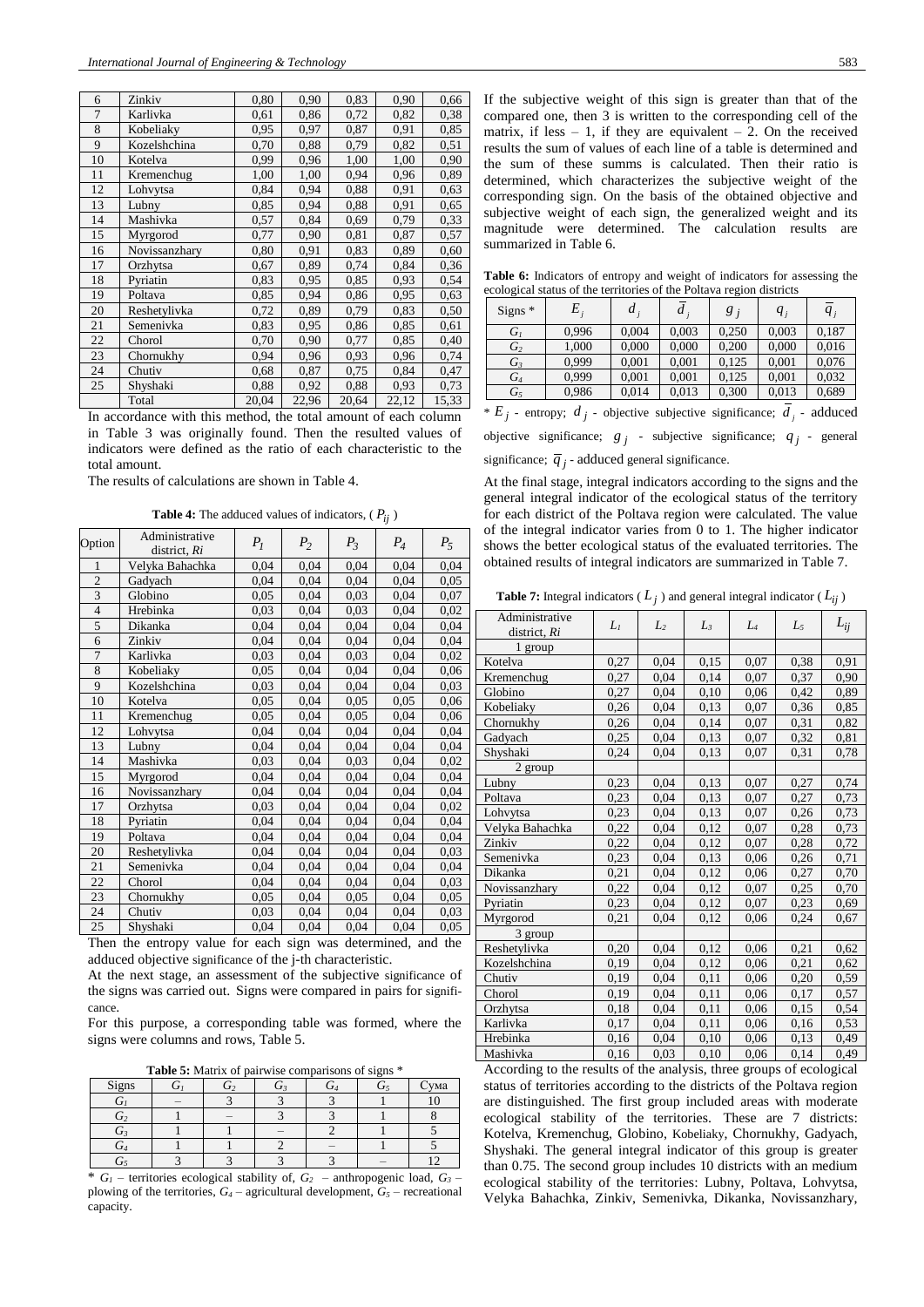Pyriatin, Myrgorod. The general integral indicator is within the range of 0.65-0.75. The third group is characterized by low ecological stability of the territories. The general integral value is less than 0.65. These are 8 districts: Reshetylivka, Kozelshchina, Chutiv, Chorol, Orzhytsa, Karlivka, Hrebinka, Mashivka, Table 8.

Table 8: Groups of ecological status of territories of Poltava region dis-

| tricts      |                                       |                                                                                                                    |  |  |  |  |
|-------------|---------------------------------------|--------------------------------------------------------------------------------------------------------------------|--|--|--|--|
| $N_2$ group | Ecological<br>status                  | Administrative districts                                                                                           |  |  |  |  |
|             | moderate<br>ecological<br>stability   | Kotelva, Kremenchug, Globino, Kobeliaky,<br>Chornukhy, Gadyach, Shyshaki                                           |  |  |  |  |
| 2           | medium eco-<br>logical stabil-<br>ity | Lubny, Poltava, Lohvytsa, Velyka Bahach-<br>ka, Zinkiv, Semenivka, Dykanka, Novis-<br>sanzhary, Pyriatin, Myrgorod |  |  |  |  |
| 3           | low ecological<br>stability           | Reshetylivka, Kozelshchina,<br>Chutiv.<br>Hrebinka.<br>Orzhytsa, Karlivka,<br>Chorol.<br>Mashivka                  |  |  |  |  |

The boundaries of the quantitative values of indicators for each group of ecological status of territories are formed, Table 9.

**Table 9:** The boundaries of the quantitative values of indicators for each group of ecological status of territories

|                                                                | Groups of ecological status of territories |                 |            |  |  |  |
|----------------------------------------------------------------|--------------------------------------------|-----------------|------------|--|--|--|
| Indicators, $X_i$                                              |                                            |                 |            |  |  |  |
|                                                                | Moderate                                   | medium          | Low        |  |  |  |
|                                                                | Boundaries of the quantitative values      |                 |            |  |  |  |
| General integral indicator                                     | > 0.75                                     | $0,65-$<br>0.75 | ${}< 0.65$ |  |  |  |
| Coefficient of ecological<br>stability of territories, $(X_i)$ | > 0.39                                     | $0,34-$<br>0,39 | < 0.33     |  |  |  |
| Coefficient of anthropogenic<br>load, $(X_2)$ , points         | $<$ 3.3                                    | $3,3-3,4$       | > 3.4      |  |  |  |
| Coefficient of plowing of the<br>territories, $(X_3)$ , %      | < 65                                       | $65 - 70$       | > 70       |  |  |  |
| Recreational capacity, $(X_5)$                                 | > 0.30                                     | $0,23-$<br>0,30 | < 0.23     |  |  |  |

The results of the analysis showed that the territories of the first group have a coefficient of ecological stability greater than 0.39; anthropogenic load factor less than 3,3 points; the area plowing coefficient is less than 65%; recreational capacity greater than 0.3. The territories of the second group are characterized by the coefficient of ecological stability within the range of 0.34-0.39; coefficient of anthropogenic load - within the limits of 3,3-3,4 points; the area plowing coefficient – 65% -70%; recreational capacity – 0.23-0.3. The territories of the third group have a coefficient of ecological stability less than 0.33; coefficient of anthropogenic load greater than 3.4 points; the area plowing coefficient – greater than 70%; recreational capacity – less than 0.23-0.3. These territories have a low stability of the ecological state.

Thus, territories with a moderate and medium stability of the ecological state can be recommended for construction of the hotelrestaurant complexes, as well as for the rest of hospitality services consumers.

### **4. Conclusions**

Studies have shown that the management system for the construction of a hotel complex is a complicated system, the components of which are in interaction and interdependence.

A structural and logical model of the management system for the construction of the hotel complex has been developed. The main components are the territories for the location of the complex, design organizations, contractors and investors.

A special feature of the management system for the construction of a hotel complex is the organization of monitoring of territories as the basis for choosing a site for development.

Based on the assessment of the ecological status of the territories of the Poltava region, three groups of ecological status of territories are distinguished: moderate, medium and low stability.

The territories with moderate and medium ecological stability have an investment attractiveness for financing the construction of the hotel complex.

Further research should be directed to the assessment of soil quality. This will increase the efficiency of the use of territories for the construction of hotel complex.

#### **References**

- [1] Dubois A & Gadde LE, The construction industry as a loosely coupled system: implications for productivity and innovation, *Construction Management and Economics*, No. 20 (7), 2002, pp. 621- 631, doi:10.1080/01446190210163543
- [2] Gudiene N, Banaitis A & Banaitiene N, Evaluation of critical success factors for construction projects â an empirical study in Lithuania, *International Journal of Strategic Property Management*, No. 17 (1), 2013, pp. 21-31, doi:10.3846/1648715X.2013.787128
- [3] Horta IM, Camanho AS, Johnes J & Johnes G, Performance trends in the construction industry worldwide: an overview of the turn of the century, *Journal of Productivity Analysis*, No. 39 (1), 2013, pp. 89-99, doi:10.1007/s11123-012-0276-0
- [4] Dwivedula R & Bredillet CN, Profiling work motivation of project workers, *International Journal of Project Management*, No. 28 (2), 2010, pp. 158-165, doi:10.1016/j.ijproman.2009.09.001
- [5] Rose T & Manley K, Motivation toward financial incentive goals on construction projects, *Journal of Business Research*, No. 64 (7), 2011, pp. 765-773, doi:10.1016/j.jbusres.2010.07.003
- [6] Xiong L & Hu N, The Application of Project Agent Construction System Based on the Economic Housing Construction, *Seventh International Conference on Measuring Technology and Mechatronics Automation 13-14 June 2015*, Nanchang, China, 2015, pp. 1134-1137, doi:10.1109/ICMTMA.2015.276
- [7] Dainty ARJ & Asad S, Motivational Factors for Disparate Occupational Groups within the UK Construction Sector: a Comparative Analysis, *Journal of Construction Research*, No. 6 (2), 2005, pp. 223-236, doi:10.1142/S1609945105000341
- [8] Chiang CF & Jang S, An expectancy theory model for hotel employee motivation, *International Journal of Hospitality Management*, No. 27 (2), 2008, pp. 313-322, doi:10.1016/j.ijhm.2007.07.017
- Dejan ŽĐ & Marko J, Modern distribution and development of hotel industry in the world, *Ekonomika*, Vol. 61, No. 3, 2015, pp. 99- 110, doi:10.5937/ekonomika1503099D
- [10] Anil B & Mohammad N, Innovation in hospitality and tourism industries, *Journal of Hospitality and Tourism Technology*, Vol. 6, No. 3, 2015, doi:10.1108/JHTT-08-2015-0033
- [11] Kariuk A, Koshlatyi O & Mishchenko R, The Statistical Characteristics and Calculated Values for Air Temperature in Building`S Cladding Design, *International Journal of Engineering & Technol-*<br> *ogv*, Vol. 7, No. 3.2, 2018, pp. 608-613, *ogy*, Vol. 7, No. 3.2, 2018, pp. 608-613, doi:10.14419/ijet.v7i3.2.14600
- [12] Shchepak V*,* Senenko N *&* Senenko I, Modeling of the management system for the small hotels construction International Journal of Engineering & Technology, 7 *(*3.2*),* 2018, pp. 392-397, doi: 10.14419/ijet.v7i3.2.14559
- [13] Issahaku Adam & Francis Eric Amuquandoh, Hotel characteristics and location decisions in Kumasi Metropolis, Ghana, *Tourism Geographies: An International Journal of Tourism Space*, *Place and Environment*, Vol. 16, 2014, рр. 653-668, doi:10.1080/14616688.2012.762689
- [14] Yingru Li & Ting Du, Assessing the Impact of Location on Hotel Development: An Analysis of Manhattan Hotels, *Journal Papers in Applied Geography*, Vol. 4, 2018, рр. 21-33, doi:10.1080/23754931.2017.1366356
- [15] Susana Cró & António Miguel Martins, Hotel and hostel location in Lisbon: looking for their determinants, *International Journal of Tourism Space, Place and Environment,* Volume 20, 2018, рр. 504- 523, doi:10.1080/14616688.2017.1360386
- [16] YangYang, HaoLuo, RobLaw, Theoretical, empirical, and operational models in hotel location research, *International Journal of Hospitality Management*, Vol. 36, 2014, рр. 209-220, doi:10.1016/j.ijhm.2013.09.004
- [17] Daniel P, Agnieszka G, Bolesław G, Piotr O, Barbara W, Soňa J, Julita M-P & Mariusz S, The factors influencing the decision on the location of hotels depending on their size in Poland, *Marketing*